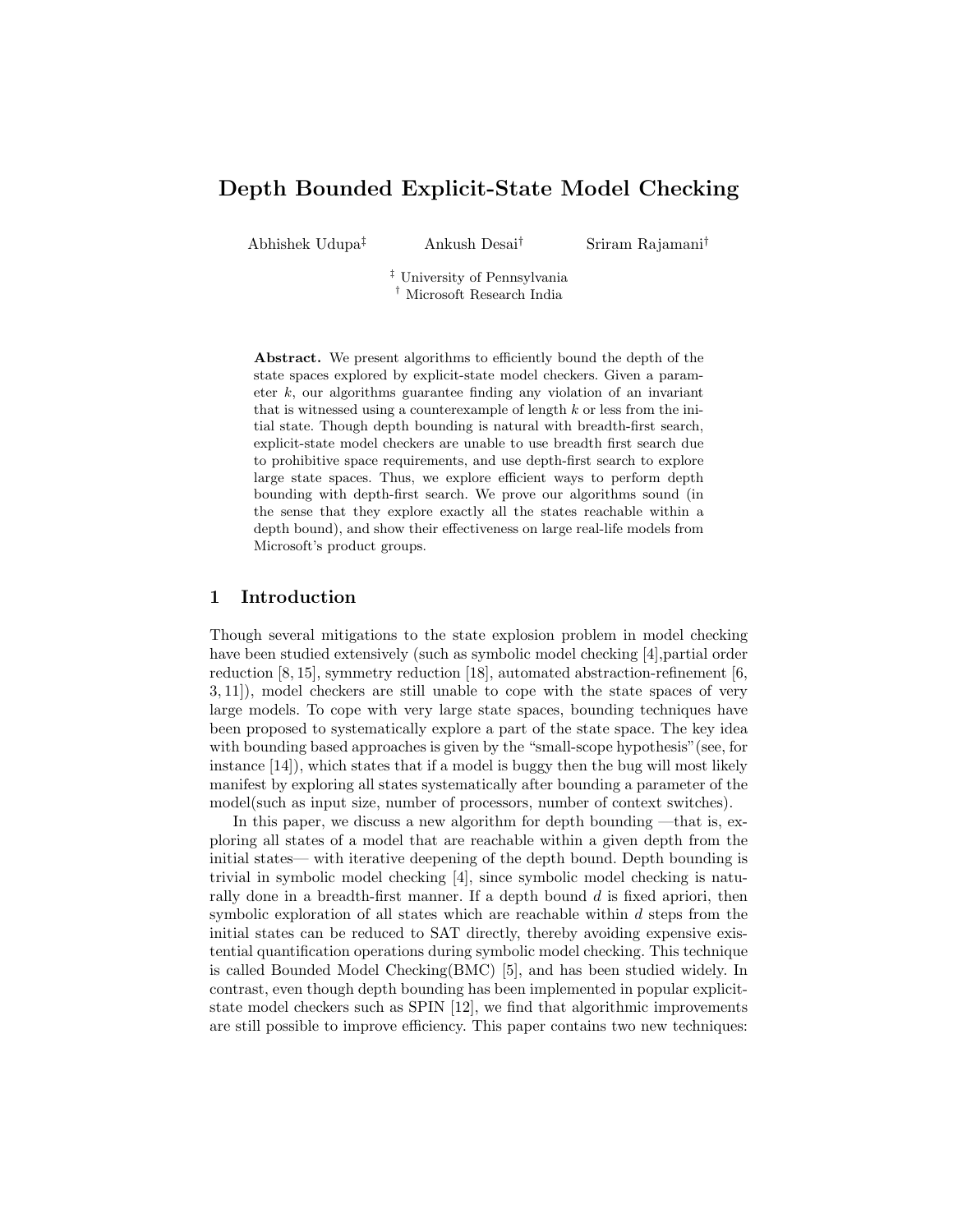1) depth threshold, and 2) frontier tree, to improve the efficiency of depth bounding in explicit-state model checking. Before we describe these techniques, we first motivate why it is nontrivial to bound depth in explicit-state model checking.

Depth bounding in explicit-state model checking. The obvious way to bound depth in explicit-state model checking is to use breadth-first search (BFS). However, as we explain below, breadth-first search is infeasible in explicit-state model checking due to excessive memory consumption. Suppose we have a single initial state, and each state consumes  $M$  bytes of memory. Let  $F_k$  be the set of states whose shortest path from the initial state is of length  $k$ . If we perform breadth-first search, then we first explore all the states in  $F_1$ , then all the states in  $F_2$ ,  $F_3$ , etc in stages. At stage k, storage for the set of states  $F_k$  (which are called the "frontier states") consumes  $|F_k| \times M$  bytes. Since  $|F_k|$  is exponential in k, and M is of the order of hundreds of kilobytes,  $|F_k| \times M$  explodes for large k. In contrast with BFS, for depth-first search(DFS), only the states on the DFS stack need to be stored in full. For visited states that are not on the DFS stack, only fingerprints or bit-state hashes [13, 19] need to be stored to avoid revisiting states. Even within the DFS stack, only the top most state needs to be stored in full —each of the remaining states  $s$  can be stored in terms of incremental difference or undo log from the state above s in the DFS stack. Thus, most explicit-state model checkers use DFS instead of BFS in order to scale to large models.

In such a setting (DFS based explicit-state model checking), implementing depth bounding efficiently and correctly is non-trivial. The obvious way to bound depth is to simply stop exploring a state either if the current depth exceeds the depth bound, or if the state has been visited earlier. However, as we show in Section 2, this algorithm is incorrect, since the same state can be visited at different depths, and can lead to missing states that can be explored within the given depth bound. Alternatively, we can record the depth of each state in the state table, and re-explore a state if the current exploration depth is lesser than the previous exploration depth. This is a correct algorithm, and is indeed guaranteed to explore all states that are reachable within a depth bound. However, as our empirical data shows, this results in the same state being explored several times with different depths and the algorithm is very inefficient. In this paper, we describe a new algorithm that maintains a threshold value for each state. Intuitively, the threshold value for a state is the maximum depth at which the state needs to be revisited so that there is a possibility of exploring a previously unexplored state within the current depth bound. We show how we can compute thresholds and use thresholds to avoid revisiting states.

Iterative Depth Bounding. Since it is hard to pick a good depth bound apriori, depth bounding works best if we can iteratively increment the bound and explore as much depth of the state space as we can, within our time and space budget. That is, we start with a depth bound  $d$ , and first explore all the states that are reachable using paths of length d or less from the initial state. Then, we increment the depth bound to  $2d$ ,  $3d$ , ..., and keep exploring states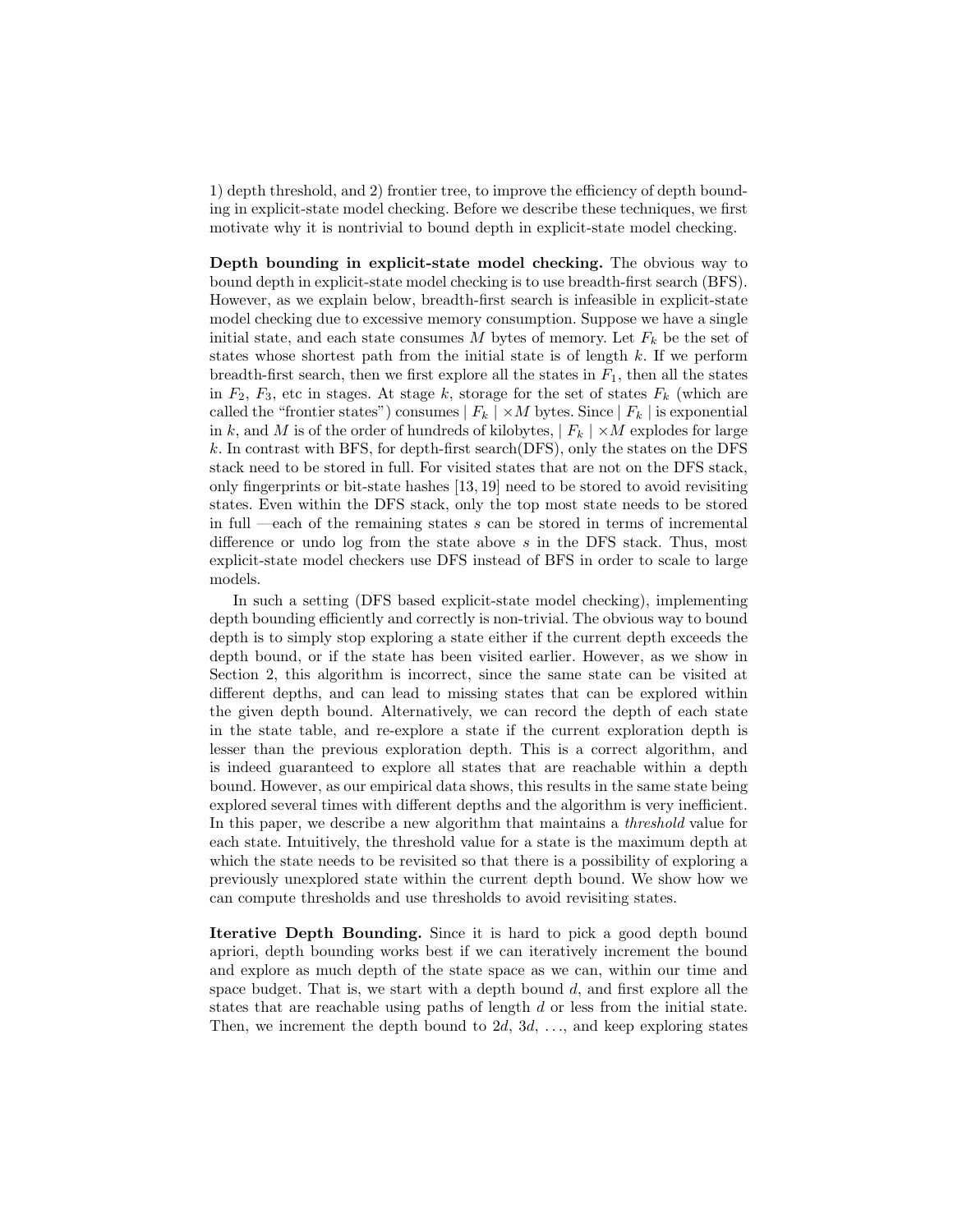that are reachable at these larger depths as much as our time and space budgets permit.

Such an iterative depth bounded search combines elements of both DFS and BFS —within each depth bound, we do DFS, and increasing the depth bound essentially amounts to doing BFS at the granularity of the depth increment d. In order to save space for storing the frontier at each of the depth bounds  $d, 2d, 3d, \ldots$  in iterative depth bounded search, we represent frontier states using traces (a trace of a state S, is sequence of edge indices along a path from the initial state to S) and a full state is produced on demand by replaying the trace representing the state. Given a trace of length nd producing a full state by replaying takes time  $O(nd)$ , and the replay overhead becomes large for large values of nd. We propose a data structure called frontier tree to reduce the replay overhead to  $O(2d)$  during iterative depth bounding.

The main motivation for our work was demand from our users (Microsoft product groups) to explore state spaces of very large models to as large depths as possible. In particular, the Universal Serial Bus (USB) team in the Windows product group found and fixed over 300 design bugs using our model checker, including some bugs that manifest only at very large depths in the state space. Consequently, they wanted to cover every state within as large a depth bound as possible, within a fixed time and memory budget, to get confidence in the correctness of their design. Our algorithms have helped them improve the depth up to which they can cover all states up to 86.8%, and improve the number of states explored up to 1246.8% on one of their large models for a time budget of 5 hours and 30 minutes, and a memory budget of 1200MB. Our efforts have resulted in our model checker being used day-to-day in a production setting. The Windows group uses our depth bounded model checker as key component in design validation.

### 2 Background

In this section, we give some background about how explicit-state model checkers work.

We assume the existence of the following datatypes. A *State* datatype is used to represent states of the system we want to explore. It has the following members:  $(1)$  the property fp returns the finger print of the state,  $(2)$  the property Depth returns the depth at which the state has been encountered. Set is a generic datatype, which supports three methods: (1) the Add method takes an object and adds it to the set, and (2) the Contains method returns true if the object passed as parameter is present in the set, and false otherwise, and (3) the Remove method removes the object passed as parameter if that object is present in the set. We instantiate Set with fingerprints of states in this section. In later sections we also instantiate Set with states to represent frontier sets.

The fingerprints of states have the property that identical states are guaranteed to have identical fingerprints. That is:

$$
\forall S_1, S_2 \in \mathit{State}.S_1 = S_2 \Rightarrow S_1.\mathsf{fp} = S_2.\mathsf{fp}
$$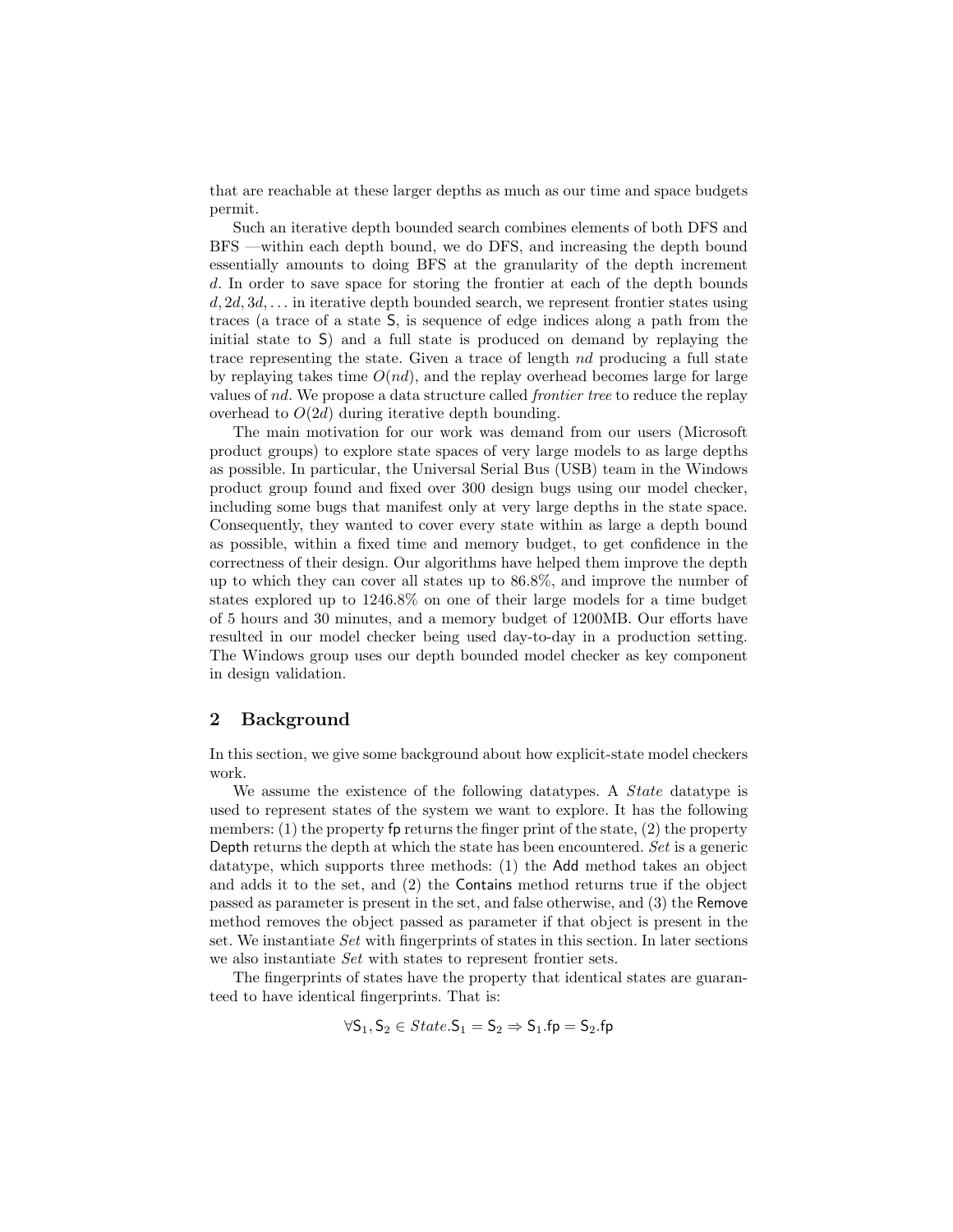```
1: Set \langle Fingerprint \rangle DoneStates
 2: 3: void doDfs(State currentState){
4: if not DoneStates.Contains(currentState.fp) then<br>5: DoneStates.Add(currentState.fp)
5: DoneStates.Add(currentState.fp)<br>6: for all successors S of current!
6: for all successors S of currentState do 7: doDfs(S)
7: doDfs(S)
        end for
9: end if
10: }
11 \cdot12: void DFS(State initialState) {
13: DoneStates= {}
14: doDfs(initialState);
15: }
```
Fig. 1. Simple Explicit-State DFS algorithm

Though the converse of the above implication does not hold, the probability of two different states having the same fingerprint can be made extremely low (see  $[13, 19]$ ).

Figure 1 shows the simple DFS algorithm implemented by most explicitstate model checkers. The fingerprints of all explored states is stored in the set DoneStates. The core of the algorithm is the recursive method doDfs, which is called with the initial state. It works by checking if the current state is already in the set DoneStates, and if not, adds it to DoneStates, and invokes itself on all its successors.

DFS is a space efficient algorithm for explicit-state model checking, since we need to store only fingerprints for explored states. Only states that are on the DFS stack need to be represented in memory as full states. A further optimization is possible— we only need to store the top of the DFS stack as a full state. For every state S that is inside the DFS stack, we can represent S using its difference from the state T that is above S in the DFS stack. This technique is called "state delta" and is routinely used in explicit-state model checkers (see, for instance [2]).

In the next section, we use another generic datatype  $Hashtable$ , and instantiate it with fingerprints as keys and integers as values. Hashtable supports the following methods: (1) the Add method, which adds a new key-value pair to the table. (2) the Contains method, which returns true if the specified key is in the hash table. (3) the Update method, which takes as input a key-value pair and updates the table with the new value if the key is already present and adds the key-value pair to the table otherwise.

In later sections, we show how to systematically bound the depth of explored states in DFS, without missing any states. For the purposes of soundness proofs of our algorithms, we assume that fingerprints are not lossy. That is,

$$
\forall S_1, S_2 \in \textit{State} . S_1 = S_2 \Leftrightarrow S_1 . \mathsf{fp} = S_2 . \mathsf{fp}
$$

This assumption allows us to separate soundness concerns about our algorithms from soundness concerns about fingerprints.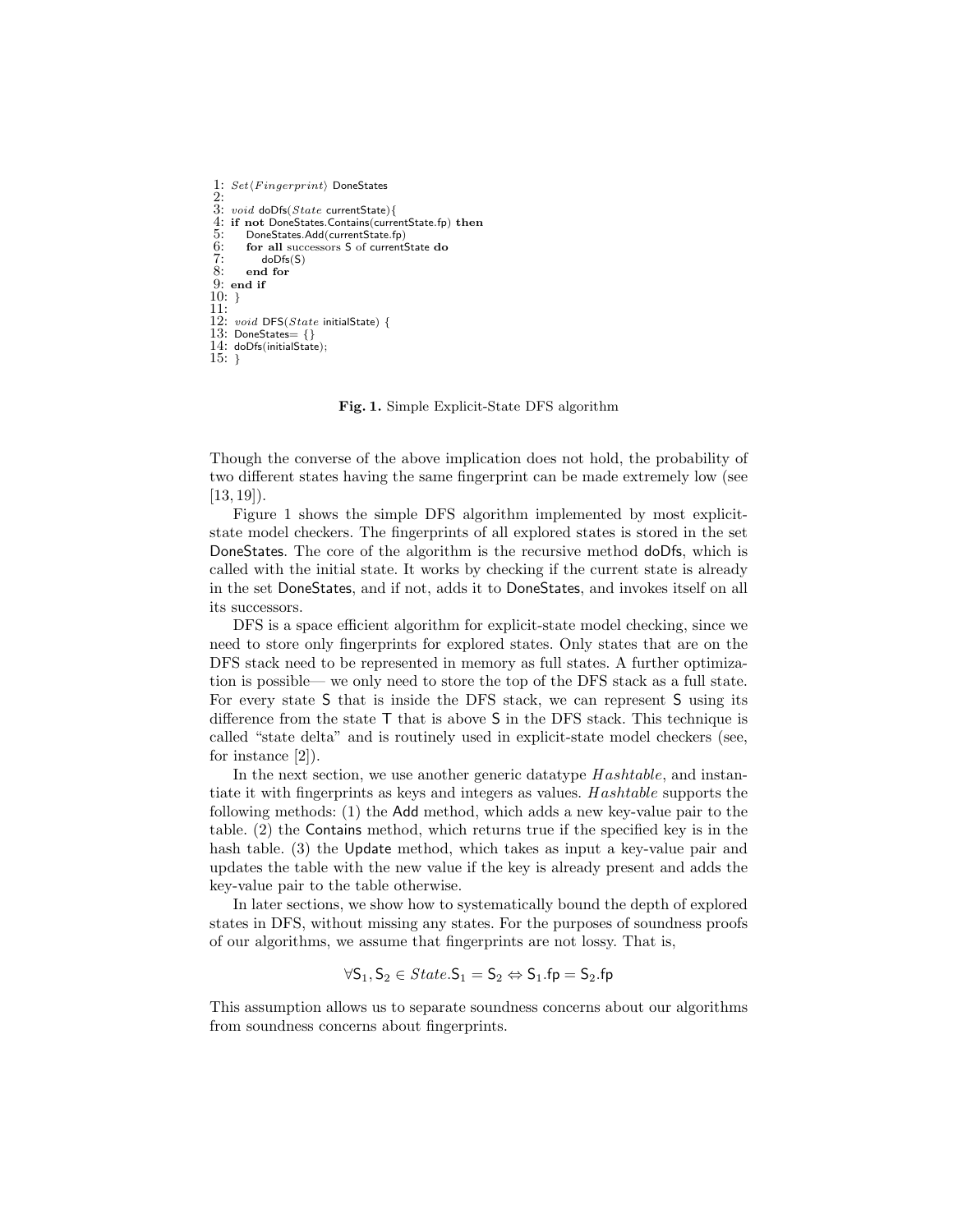```
1: bool IterBoundedDfs(State initialState, int depthCutoff, int inc) {
    initialState.Deoth = 03: Set(State) frontier = {initialState}
4: Set(\text{State}) newFrontier= {}
5: int currentBound = inc
6: while currentBound \leq depthCutoff do<br>7: newFrontier = BoundedDfsFromFront
7: newFrontier = BoundedDfsFromFrontier(frontier, currentBound)<br>8: if newFrontier = {} then
8: if newFrontier = \{\} then<br>9: return(true)
9: return(true)<br>10: else
10: else<br>11: cu
11: currentBound = currentBound + inc<br>12: frontier = newFrontier
12: frontier = newFrontier<br>13: end if
         end if
14: end while
15: return(false)
16: }
17:
18: Set(State) outFrontier
19: /* outFrontier is a global variable which gets updated inside BoundedDfs*/
20: BoundedDfsFromFrontier(Set\langle State\rangle frontier, int currentBound) {
21: outFrontier= { }
22: for all F \in frontier do<br>23: BoundedDfs(F, currer
        BoundedDfs(F, currentBound)
24: end for
25: return(outFrontier)
26:
```
Fig. 2. Iterative Depth Bounded Search Algorithm

## 3 Depth Bounding: Warmup

The state spaces of real-world systems are too large to be completely explored, and in such circumstances, it is desirable to systematically explore all states within a given depth bound under the small scope hypothesis [14]. To achieve this goal, we modify the simple DFS algorithm given in Section 2 to visit a state *if and only if* it is reachable within d steps from the initial state, and iteratively increasing  $d$ . In particular, we perform two attempts —the first one is unsound, and the second one is sound but inefficient. These are intended as warmup exercises before we present our efficient depth bounding techniques in the next section.

Figure 2 gives the outer loop for iterative depth bounded search. The IterBoundedDfs method takes three arguments: (1) initialState, which is the initial state of the model, (2) depthCutoff, which is the depth cutoff bound for the search and (3) inc, which is the amount by which the depth bound is increased in each iteration. We assume that depthCutoff  $> 0$ , inc  $> 0$ , and that depthCutoff is divisible by inc.

The method IterBoundedDfs works by repeatedly calling the BoundedDfsFromFrontier method (line 7) in the while loop from lines 6–14. If all states in the model are reachable within depthCutoff, then IterBoundedDfs returns true, otherwise, it returns false.

The BoundedDfsFromFrontier method takes the current frontier set frontier and a depth bound currentBound as parameters, explores all the states starting from the current frontier set frontier that are reachable within currentBound more steps, and returns a new set of frontiers newFrontier.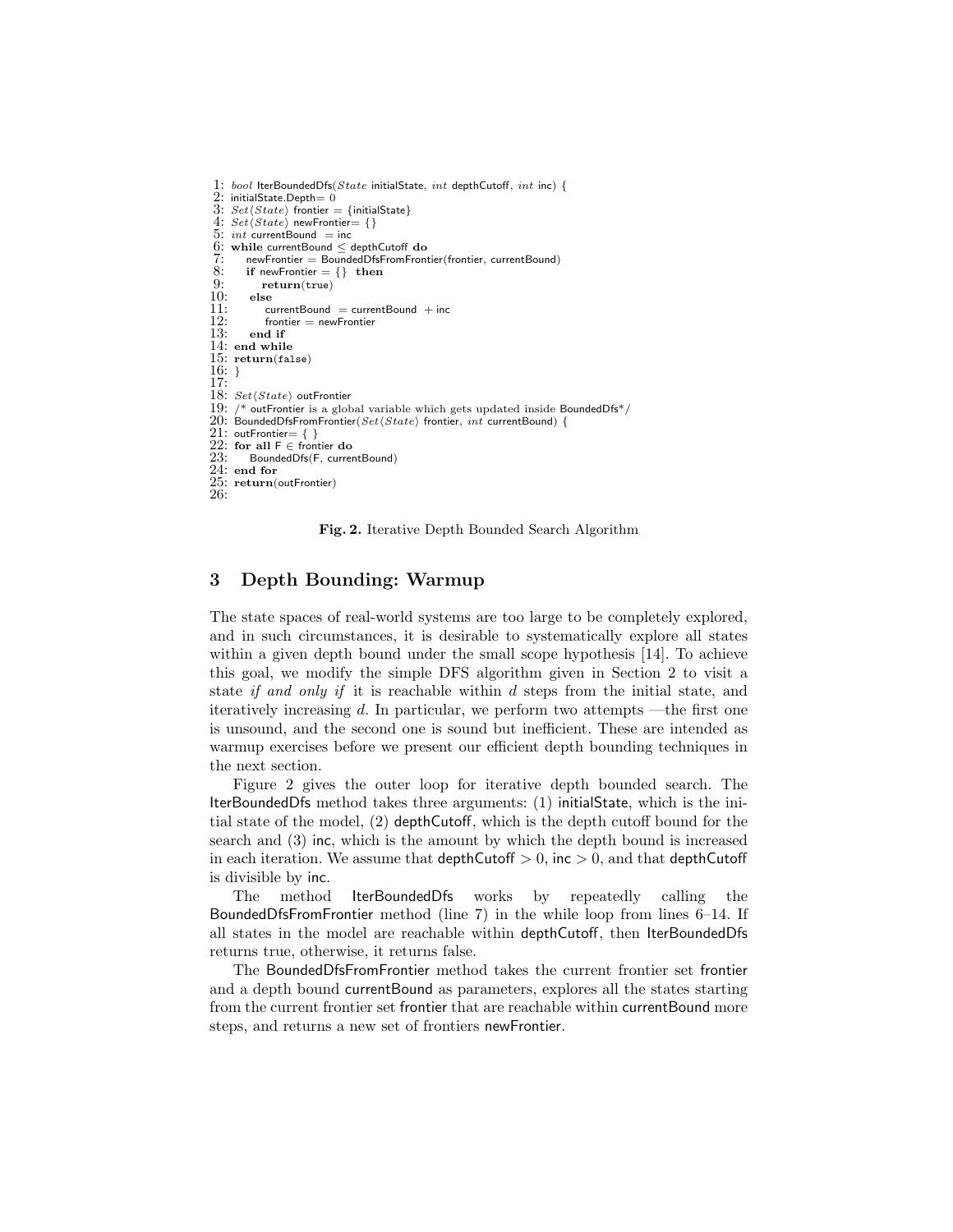```
1: Set \langle Fingerprint \rangle DoneStates
      \frac{1}{2} initialized to null-set once in the beginning \frac{1}{2}\frac{2:}{3:}4: Set(State) outFrontier<br>5: /* initialized to null-s
      /* initialized to null-set in BoundedDfsFromFrontier*/
\frac{6}{7}7: void BoundedDfs(State currentState, int depthBound) {<br>8: if \neg DoneStates.Contains(currentState.fp) then<br>9: if currentState.Depth < depthBound then
     {\bf if} \neg DoneStates.Contains(currentState.fp) {\bf then}9: if currentState.Depth \lt depthBound then<br>10: DoneStates Add(currentState fn)
10: DoneStates.Add(currentState.fp)<br>11: for all successors S of current!
11: for all successors S of currentState do<br>12: S.Depth = currentState.Depth + 1
12: S.Depth = currentState.Depth + 1<br>13: BoundedDfs(S. depthBound)
13: BoundedDfs(S, depthBound)<br>14: end for
\frac{14}{15}: end for
            else
16: outFrontier.Add(currentState)<br>17: end if
            end if
18: end if
19: }
```
Fig. 3. Naïve Unsound Depth Bounded DFS algorithm

The implementation of BoundedDfsFromFrontier is shown in lines 20–25. It calls the BoundedDfs function for each state in the frontier set. The BoundedDfs function thus takes a single state and a depth bound and explores all the states that are reachable within the depth bound. States that are reached exactly at the depth bound are added by BoundedDfs to the global set outFrontier to be explored further in the next call to BoundedDfsFromFrontier. The design of BoundedDfs is a deceptively simple problem at the outset, but one that is tricky, if our goal is to be both efficient and correct.

Naïve Unsound Depth Bounded DFS. To give the reader an appreciation for the difficulty in designing BoundedDfs efficiently and correctly, we present our first attempt in Figure 3. We refer to this approach as *Naïve Unsound DBDFS*. Recall that the goal of the BoundedDfs() algorithm is to explore all the states that are reachable within the bound depthBound starting from the input parameter currentState. This algorithm is similar to Figure 1, except that a state is explored only if it is encountered at a depth less than the current depth bound (see the conditional at line 8 of Figure 3). If not, then it is added to outFrontier (line 16) to be explored in the next depth bounded iteration.



Fig. 4. Example where the algorithm shown in Figure 3 does not cover all reachable states

The algorithm in Figure 3 is incorrect in the sense that it may not explore all the states that are reachable within the given bound depthBound. For instance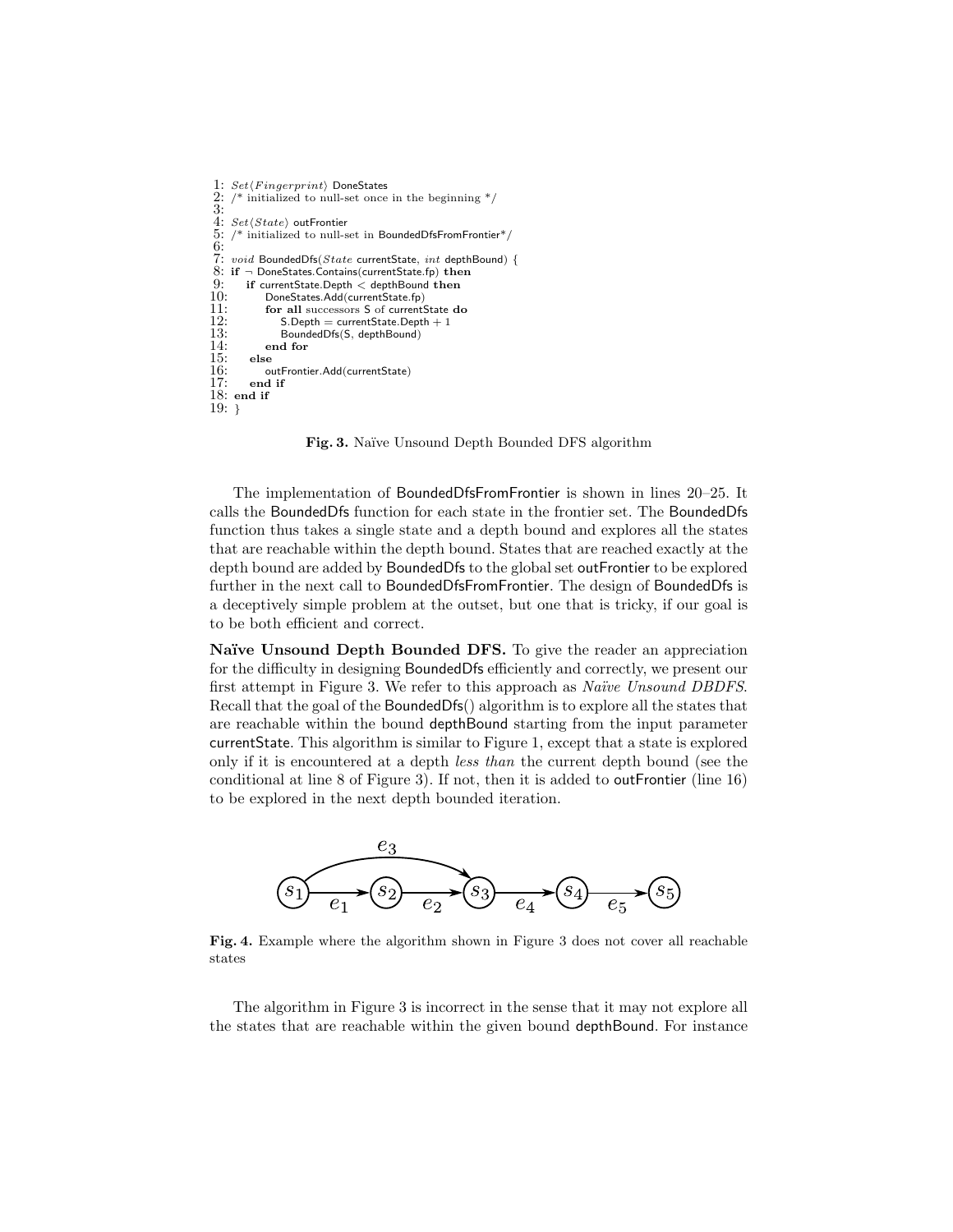```
1: Hashtable\langle Fingerprint, int \rangle DoneStates
     \frac{1}{2} initialized to null-set once in the beginning \frac{1}{2}\frac{2}{3}:<br>4:
4: Set(State) outFrontier<br>5: /* initialized to null-s
     /* initialized to null-set in BoundedDfsFromFrontier*/
rac{6}{7}:
7: bool mustExplore(State S) {<br>8: if DoneStates.Contains(S.fp)
8: if DoneStates.Contains(S.fp) then<br>9: if DoneStates.Lookup(S.fp) \leq S
9: if DoneStates.Lookup(S.fp) \leq S.Depth then 10: return(false)
10: return(false)<br>11: end if
           end if
12: end if
13: return(true)
14: }
15:
16: void BoundedDfs(State currentState, int depthBound) {
17: if mustExplore(currentState) then
18: if currentState.Depth < depthBound then<br>19: DoneStates.Update(currentState.fp. curre
19: DoneStates.Update(currentState.fp, currentState.Depth)<br>20: outFrontier.Remove(currentState)
20: outFrontier.Remove(currentState)<br>21: for all successors S of currentS<br>22: S.Depth = currentState.Depth
               for all successors S of currentState do
22: S.Depth = currentState.Depth + 1<br>23: BoundedDfs(S. depthBound)
23: BoundedDfs(S, depthBound)<br>24: end for<br>25: else
               end{\mathop{\mathrm{for}}\nolimits}25: else<br>26: o<br>27: end
               outFrontier.Add(currentState)
           27: end if
28: end if
29: return
```
Fig. 5. Naïve Sound Depth Bounded DFS

if a state S is reached initially with a depth of d and later with a depth  $d' < d$ , the algorithm does not explore the state S, the second time around, which could lead to not exploring some states, although these states are reachable within the given depth bound. For instance, consider the state space shown in Figure 4. If the algorithm is run with a depth-bound of 3, with  $s_1$  as the initial state, and if  $e_1, e_2$  and  $e_4$  are traversed, adding  $s_1$ .fp,  $s_2$ .fp and  $s_3$ .fp to DoneStates. At this point, the algorithm determines that  $s_4$  is at the depth cut-off and adds it to the frontier set. When the recursion unwinds to the state  $s_1$ , it does not explore the state  $s_3$ , since  $s_3$ .fp  $\in$  DoneStates already. Thus, the algorithm misses the state  $s<sub>5</sub>$ , even though  $s<sub>5</sub>$  is reachable within three steps (recall that our depth bound is 3) from  $s_1$  via  $e_3 - e_4 - e_5$ .

Naïve Sound Depth Bounded DFS. Figure 5 shows our second attempt, which we refer to as *Naïve Sound DBDFS*, where we fix the issue of missing states, by tracking the minimum depth at which a state has been reached so far. That is, we use a hashtable DoneStates (rather than a set) to store fingerprints of visited states. For each visited state S, the hashtable DoneStates maps the fingerprint of S to the minimum depth the state has been reached so far. When a state S is re-visited, the mustExplore method compares the current depth S.Depth with the smallest depth at which S has been encountered so far (which is stored in DoneStates). If the current depth is smaller, then the state is re-explored with the (smaller) depth and the DoneStates hashtable is updated to reflect this. All the states that are precisely at the depth bound are added to outFrontier. The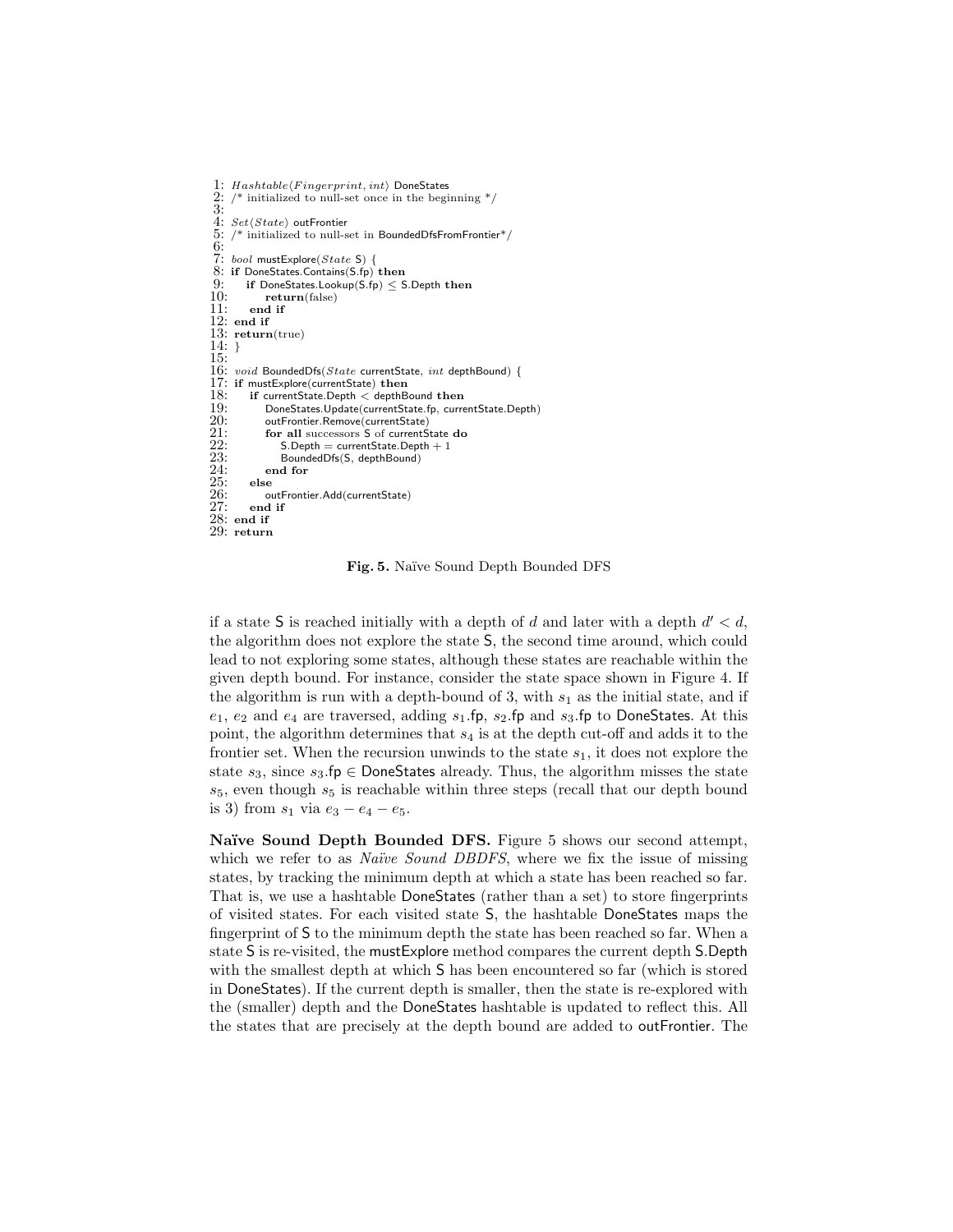declaration of outFrontier, and the body of the BoundedDfsFromFrontier functions are the same as before.

Note that a state that is added to outFrontier at line 26 may indeed later be found to have a shorter path to it. Consequently, in line 20, we invoke outFrontier.Remove for currentState since currentState is currently visited with depth less than the given depth bound, and may have been added to outFrontier earlier.

Below, we state lemmas and a theorem to prove that the algorithm in Figure 5 is correct in the sense that it explores exactly all the states that are reachable from the input frontier set within the depth bound, and that all the states whose shortest distances equal the depth bound are returned in the output frontier.

Lemma 1. Consider the invocation of the method BoundedDfs from the initial state with a depth bound d. Consider any state S whose shortest path from the initial state is  $\ell < d$ , where d is the depth bound. Then, the method BoundedDfs in Figure 5 eventually explores  $S$  through a path of length  $\ell$  from the initial state, and updates the value for key  $S$ . fp to  $\ell$  in the hashtable DoneStates.

*Proof.* By induction on  $\ell$ . For  $\ell = 0$  the only state is the initial state, and it is easy to check that the fingerprint for the initial state is stored in DoneStates mapped to the value 0. Consider any state  $S$  with shortest path  $\ell$  from the initial state. Consider any shortest path  $P$  from the initial state to  $S$ . Let  $A$  be the predecessor of  $S$  in  $P$ . By induction hypothesis, the algorithm eventually explores A at depth  $\ell - 1$  (since P is a shortest path, the shortest distance from the initial state to A is  $\ell - 1$ ). At that instant, either S will be revisited with a depth  $\ell$ , or S has already been visited at depth  $\ell$  through another shortest path  $P'$  from the initial state. In either case, the proof is complete.

Lemma 2. Consider the invocation of the method BoundedDfs from the initial state with a depth bound d. For any state S, we have that  $S \in \text{outFrontier}$  on completion of the call to BoundedDfs iff the shortest path from the initial state to  $S$  is d.

The Proof of Lemma 2 follows from Lemma 1. Note that a state S with shortest path  $\ell < d$  may be initially added to outFrontier if it is first visited through a path of length  $d$ . However, when it is later revisited through a path of length  $\ell < d$ , it will be removed from outFrontier.

Theorem 1. The algorithm shown in Figure 5, in conjunction with the algorithm in Figure 2, run with a depth increment of i and a depth bound d, explores a state if and only if it is reachable from the initial state via at least one path of length less than or equal to the depth bound d.

*Proof.* As mentioned earlier, we assume that  $i > 0$ ,  $d > 0$  and d divides i. The Theorem follows by repeated application of Lemma 1 and Lemma 2 for each level of the iterated depth bounded DFS.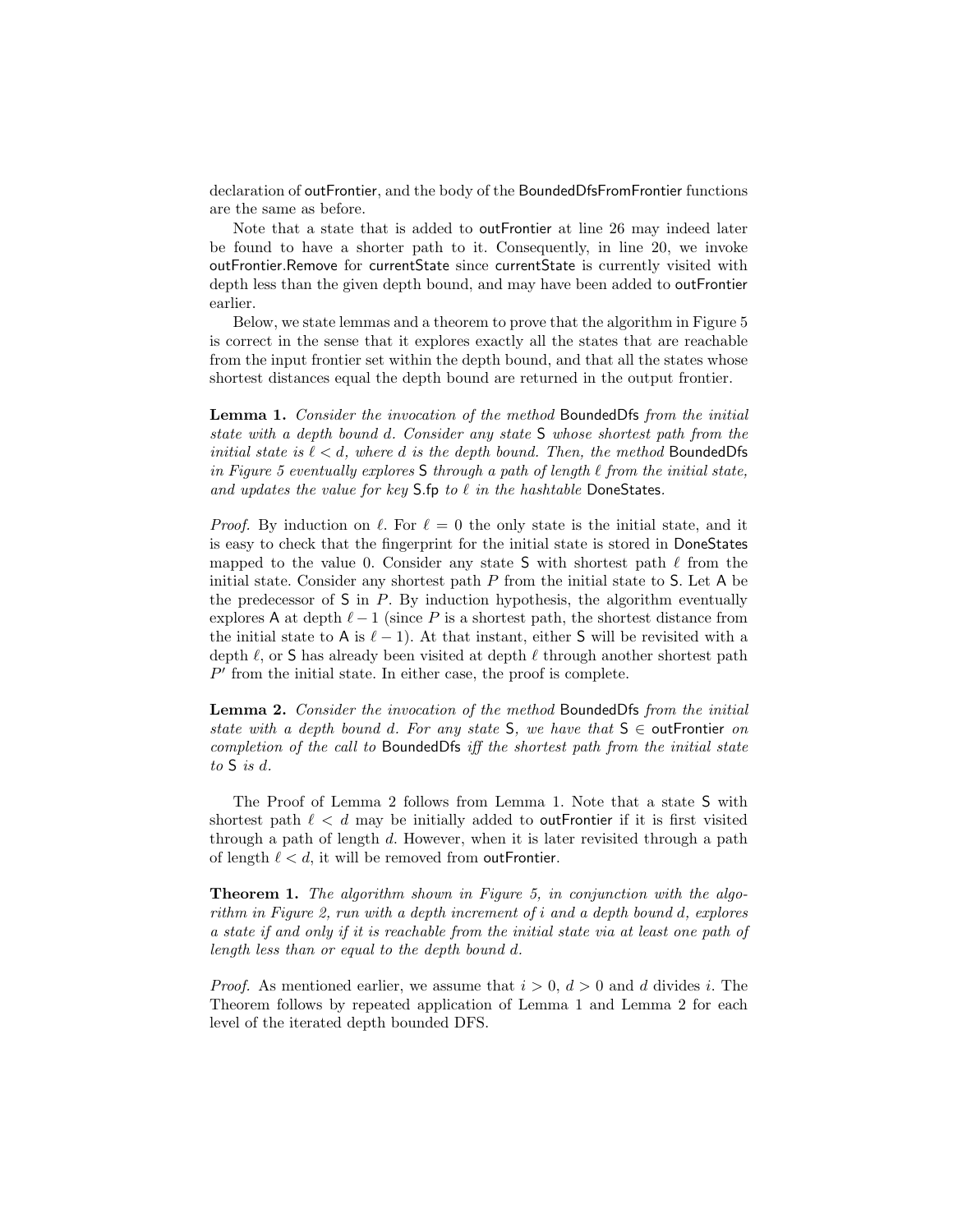### 4 Efficient Depth Bounding

Though the algorithm in Figure 5 is correct, it has two main inefficiencies: First, it ends up revisiting the same state several times (see Section 5 for empirical validation). Second, the storage requirement for frontier states for large depths is prohibitive. In this section, we propose optimizations for both these problems. The first optimization is a thresholding technique to reduce the number of revisits, and the second is a technique to represent frontier states efficiently using traces rather than full states and exploiting the tree-structure among these traces to reduce replay overhead.

```
1: Hashtable\langle Fingerprint, int \rangle Threshold 2:
 3: \langle bool, int \rangle mustExplore(State S) {
 4: if Threshold.Contains(S.fp) then<br>5: if S.Depth < Threshold.Looku
 5: if S.Depth \lt Threshold.Lookup(S.fp) then<br>6: return(\langle true, Threshold.Lookup(S.f) \rangle)<br>7: else
               return(\langle true, Threshold.Lookup(S.fp)\rangle)7: else<br>8: r<sub>q</sub>8: return(\langle false, Threshold.Lookup(S.fp) \rangle)<br>9: end if
          end if
\begin{array}{c} 10: \text{ else} \\ 11: \text{ re} \end{array}return(\langle true, S.Depth \rangle)12: end if
13: }
14:
15: int BoundedDfs(State currentState, int depthBound) {
16: int currThreshold = \perp17: int myThreshold = -118: \; \textit{bool} needsexploration = false
19: \langleneedsexploration, currThreshold\rangle = mustExplore(currentState)
20: if \negneedsexploration then<br>21: return(currThreshold)
          return(currThreshold)
22: end if
23: if currentState.Depth \langle depthBound then<br>24: Threshold.Update(currentState, currentSt
24: Threshold.Update(currentState, currentState.Depth)<br>25: outFrontier.Remove(currentState)
25: outFrontier.Remove(currentState)<br>26: for all Successors S of currentS
26: for all Successors S of currentState do 27: S.Depth = currentState.Depth + 1
27: S.Depth = currentState.Depth + 1<br>28: currThreshold= BoundedDfs(S, deg
28: currThreshold= BoundedDfs(S, depthBound)<br>29: myThreshold = \max(\text{mvThreshold}, \text{currThres})29: myThreshold = max(myThreshold, currThreshold - 1)<br>30: end for
30: end for<br>31: Threshole
           Threshold.Update(currentState, myThreshold)
\frac{32}{33}: else<br>\frac{33}{34}: m
           outFrontier.Add(currentState)
           mvThreshold = currentState.Depth35: end if
36: return(myThreshold)
37: }
```
Fig. 6. Efficient Depth Bounded DFS with Thresholding

### 4.1 Efficient Depth Bounded DFS with Thresholding

Figure 6 presents an improved algorithm for depth bounded DFS. The key idea in this algorithm is to propagate the reason why a state need not be explored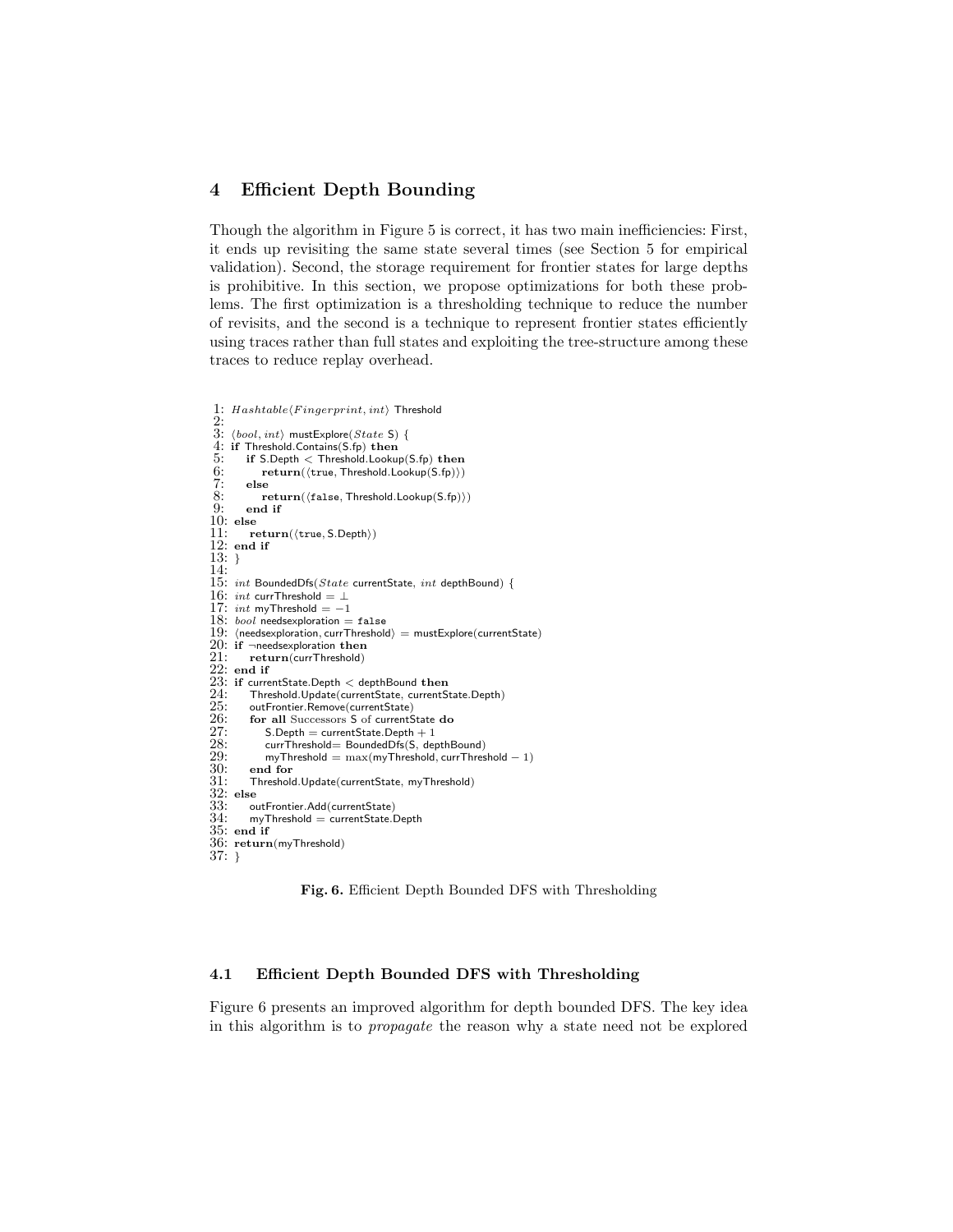

upwards in the call stack (which represents the depth bounded DFS stack) by maintaining a threshold value for each visited state. Intuitively, the threshold value for a state S corresponds to the maximum depth at which the S needs to be revisited so that there is a possibility of exploring a previously unexplored state within the current depth bound.

The example in Figure 7 motivates the use of threshold. In the example, we suppose that the state S is explored at a depth of 50. Further, suppose (for simplicity)  $S$  has only one successor, and each transitive successor of  $S$  also has only one successor. After 10 more steps, suppose state  $A$  is explored, at a depth of 60. Finally, suppose the successor  $B$  of  $A$  has been explored before at a lower depth 30. In this case, the algorithm in Figure 5 merely stops exploring state B, since it has been encountered at a lower depth 30 before. However, in the hashtable DoneStates, the minimum depth at which A has been encountered is still set to 60, and the minimum depth at which  $S$  has been encountered is still set to 50. Suppose  $S$  is now revisited with a depth of 45. Then, the algorithm in Figure 5 revisits all the states from S to A, since they are now revisited at lower depths. In particular, A is now revisited at a lower depth 55. However, all the revisits of the states along the path  $S$  to  $A$  are wasteful, since  $B$  is encountered at a depth 56, which is still higher than 30. The idea behind thresholds is to propagate the lower bound 30 for revisiting B back along the path from S to A. In particular, since  $B$  is the only successor of  $A$ , the threshold for revisiting  $A$  is 29, which is one less than 30. By repeating this propagation along the path from  $S$  to  $A$ , the threshold for  $S$  is calculated as 19. This means, that even though the minimum depth at which  $S$  has been encountered so far is 50, a revisit of  $S$  is needed only at depths lesser than 19, since revisits at depths larger than 19 will not lead to any new states being explored. In this example, S and its successors had only one successor. We can easily generalize to the case where S has multiple successors by calculating the threshold of S to be maximum among the thresholds propagated from all the successors of S.

The algorithm in Figure 6 maintains thresholds instead of minimum depths for each state S in the hashtable Threshold. The threshold of a state represents the depth at which the state needs to be revisited. It is guaranteed that exploring the state at a depth greater than the threshold will never result in exploring new states within the current depth bound. Whenever the mustExplore function returns false, indicating that a state need not be explored, it also returns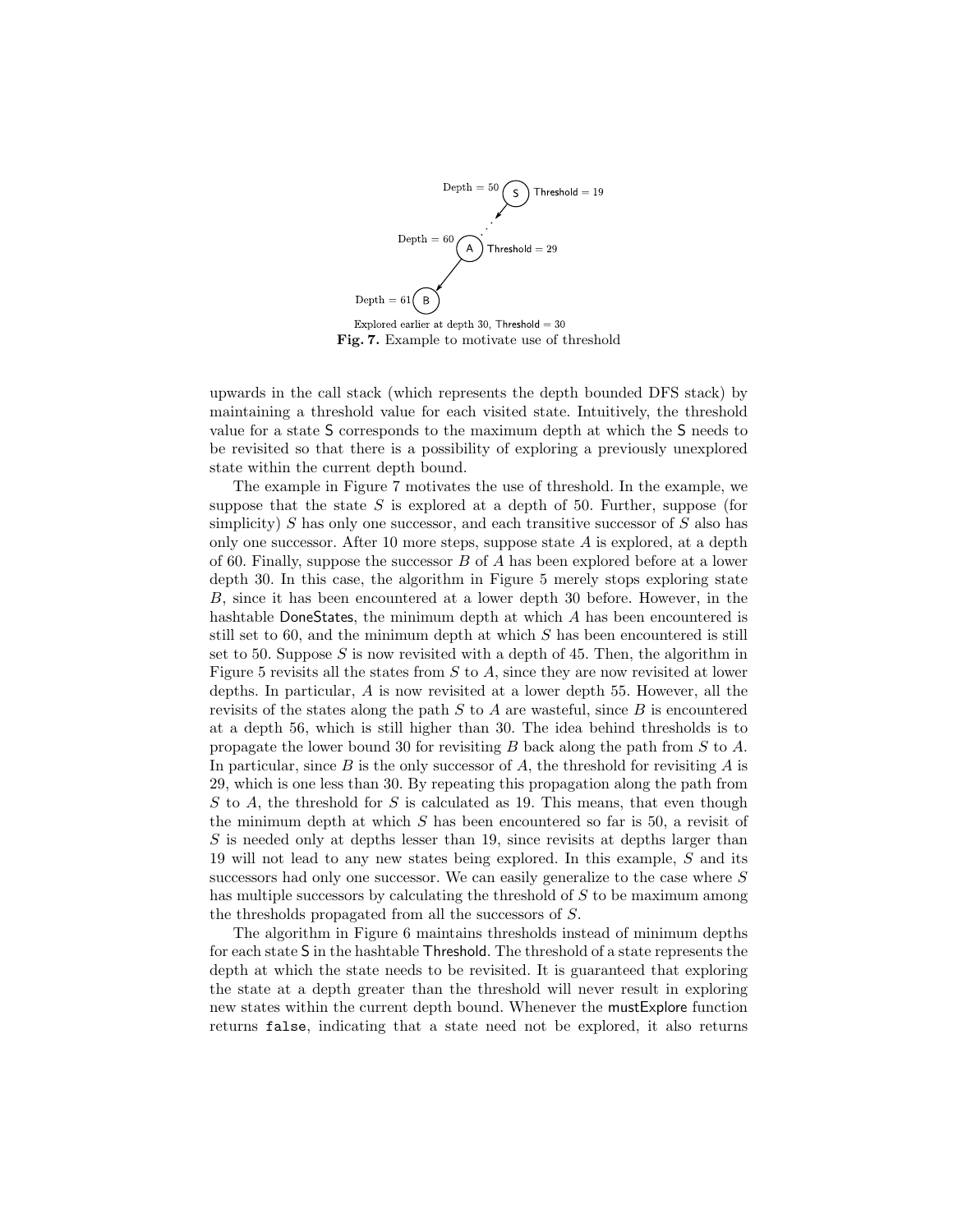a threshold value for the state. The BoundedDfs function then calculates and updates the threshold value for a state S as the maximum of the thresholds of all its successors minus one, thus propagating the threshold values up the call stack.

We use the expression  $Threshold(S)$ , where  $S$  is a state to represent the threshold value for S as stored in Threshold. Also, we use the expression minDepth(S) to represent the length of the shortest path from the initial state to S. At any point in the execution of the algorithm S.Depth is the current depth at which S has been reached. One invariant (which holds at all times during the algorithm) is that minDepth(S)  $\leq$  S.Depth for all states S. For any state S  $\in$  Threshold, we also maintain the invariant that  $Threshold(S) \leq S.D$ epth. Further, the threshold for a given state is non-increasing over the course of the algorithm execution.

We define a *frontier state* as a state which is reachable by a shortest path of length exactly d from the initial state, and an *internal state* as a state which is reachable by a shortest path of length strictly less than  $d$ , where  $d$  is the current depth bound.

The main technical difficulty in establishing the correctness of Algorithm 6 is that Lemma 1 does not hold. Specifically, during the execution of Algorithm 6, suppose for a state S, we have that  $Threshold(S) < minDepth(S)$ . Consequently, mustExplore returns false for any attempt to revisit S, and the shortest path to S is not explored by the algorithm. Thus, Lemma 1 does not hold, and the correctness of Algorithm 6 is nontrivial. Interestingly, when Threshold(S)  $\lt$  minDepth(S), even though we may miss exploring the shortest path to S, this does not affect the frontier states that can be reached from S. Below, we formalize this intuition and establish the correctness of Algorithm 6.

**Lemma 3.** For a given state  $S$  if Threshold( $S$ )  $\lt$  minDepth( $S$ ) at some point in the execution of the algorithm shown in Figure 6, then  $S$  is not along any shortest path from the initial state to some frontier state.

Proof. Suppose that a S was along the shortest path from the initial state to a frontier state F and that Threshold(S)  $\lt$  minDepth(S). Consider the point of time during the execution of the algorithm that the update to Threshold(S) making it less than  $minDepth(S)$  occurred. Since the updates occur *after* all the recursive calls have completed, it must be the case that S was explored during the call at which the update occurred. Since S is along the shortest path to some frontier state F either the frontier itself was reached and the recursive returns along this path effectively propagated the depth at which S was encountered back to S, in which case  $Threshold(S) = S.Depth$ , a contradiction! The other case is that the frontier was not explored along this path due to S not being encountered at its minimum depth. In this case as well, some other state  $F'$ will be added to the frontier and Threshold(S) will again be set to S.Depth. But S.Depth  $\geq$  minDepth(S)  $\implies$  Threshold(S)  $\geq$  minDepth(S), which is again a contradiction, completing the proof.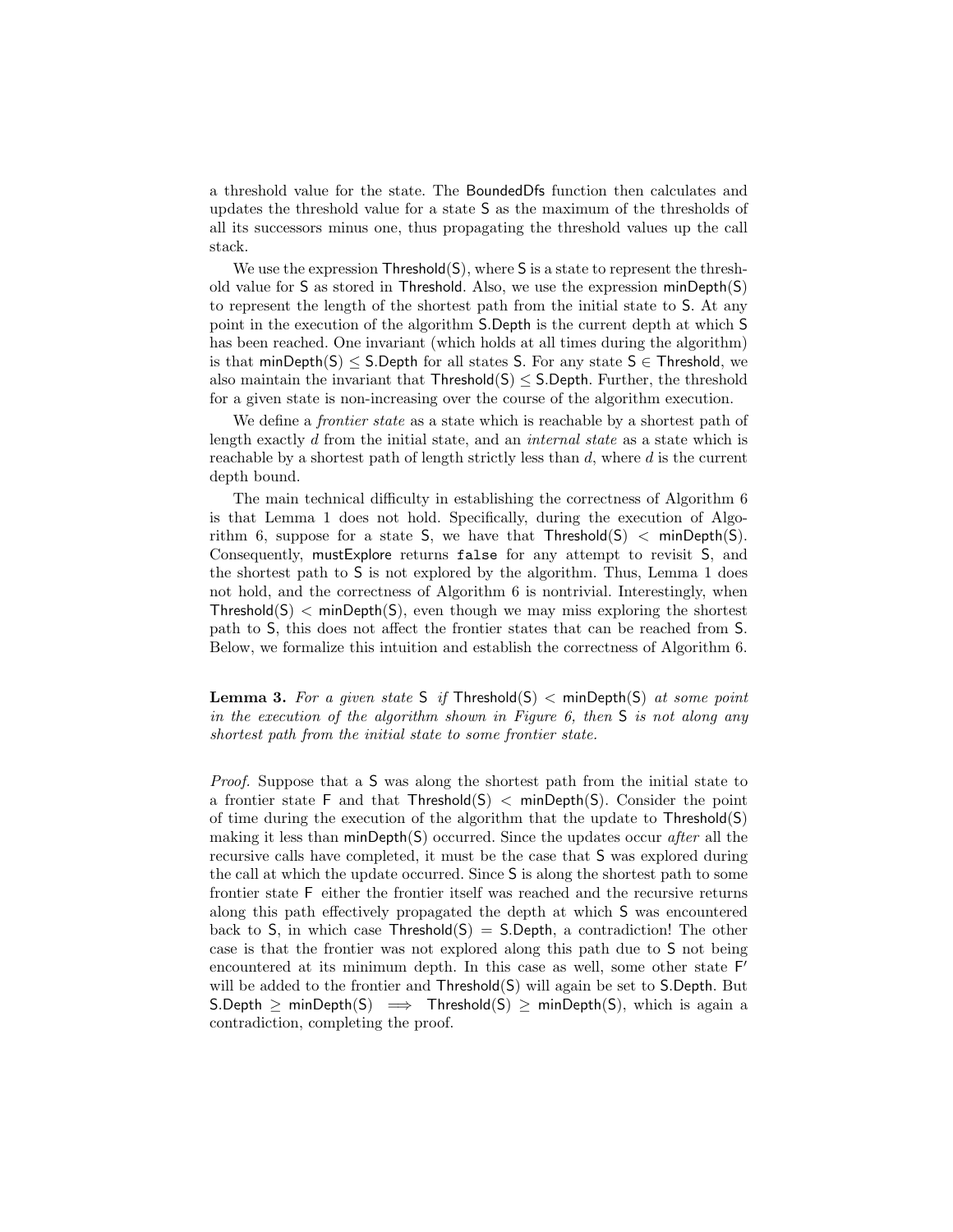

Fig. 8. Frontier tree

Lemma 4. Exploring a state S when encountered at a depth greater than the Threshold(S) will not result in any new states being discovered in the current depth bounded iteration.

*Proof.* For all the states S where Threshold(S)  $\geq$  minDepth(S), the proof holds from Theorem 1, since in this case, the optimized algorithm is equivalent to the naïve algorithm. For the cases where  $Threshold(S) < minDepth(S)$ , we have from Lemma 3 that these states are not along the shortest path to any frontier state. This implies that all states  $S'$  that are reachable from  $S$  are also reachable at a lower depth via some other state. The threshold calculations in this case effectively propagate the depth at which this S must be revisited in order to have any possibility of exploring new states.

**Theorem 2.** The algorithm shown in Figure 6 in conjunction with the algorithm shown in Figure 2, when run with a depth bound d, explores all states that are reachable within d states from the initial state.

Proof. We can conclude this result from Lemma 4 and Theorem 1; Since the algorithm in Figure 6 is essentially the same as the algorithm in Figure 5, except for the decision to revisit or not which is based on the Threshold instead of the depth of the state.

Section 5 gives empirical data with shows that the Optimized Depth Bounded DFS algorithm greatly reduces the number of revisits to states without compromising on correctness.

#### 4.2 Traces and Frontier Trees

Though the optimized depth bounded DFS algorithm in Figure 6 greatly reduces the number of revisits for a state, we still have the issue that the space required to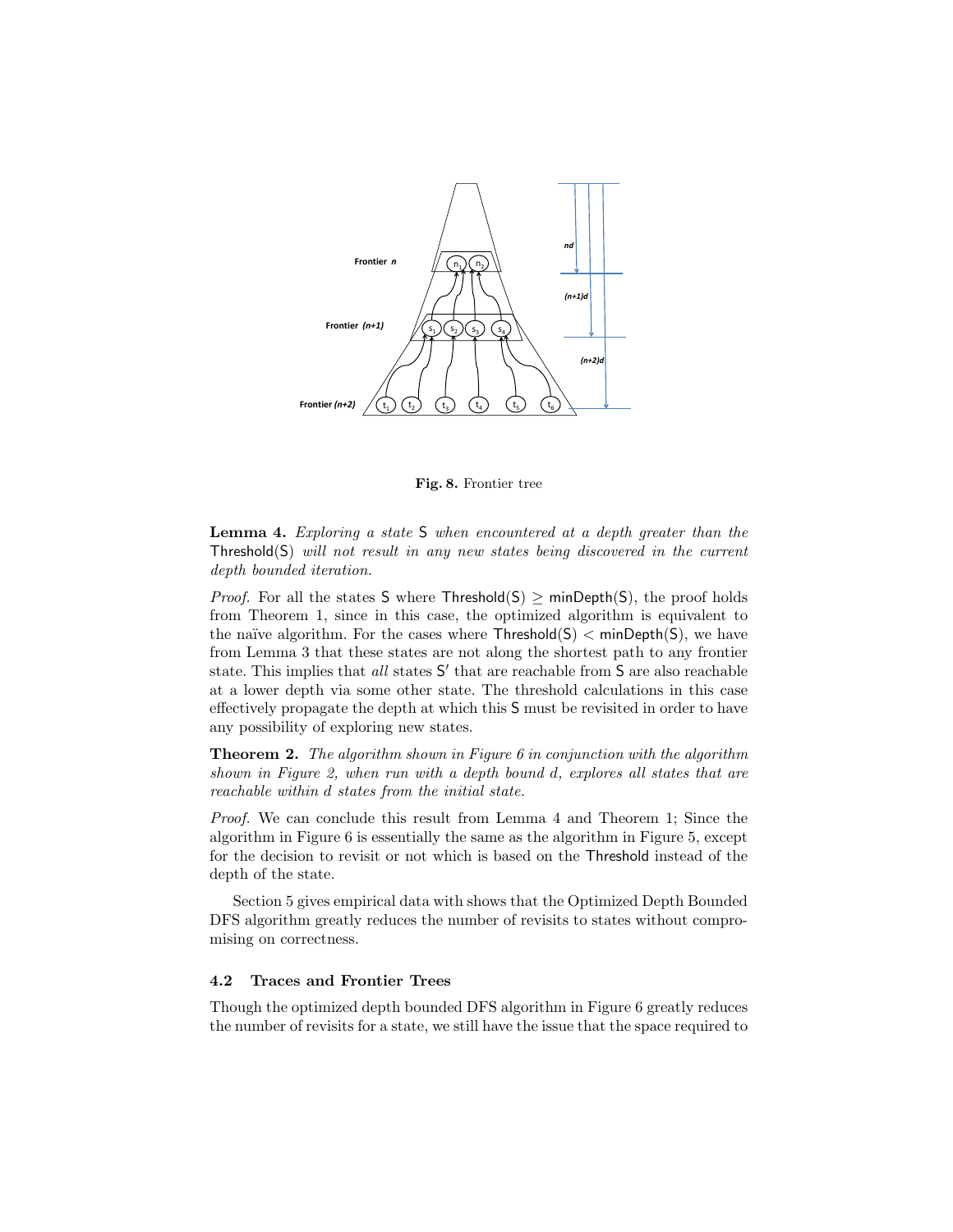store the frontier states at each iteration of the depth bounded search explodes with increasing depth. In particular, the amount of storage required to store the set outFrontier in Figure 2 becomes prohibitively expensive for large depths. Thus, we end up storing in lieu of each state  $s$  in outFrontier a trace  $t$ , which is a path from the initial state to  $s$ . If the length of the path is  $d$ , the storage requirement for t is  $O(kd)$  bits for some small k, since at each level we only need to store a unique identifier for each outgoing edge from each state. In contrast, the storage requirement for a state s is on the order of hundreds of kilobytes for the large models we have. However, the price paid for storing  $t$  instead of  $s$  is that we finally need  $s$  in order to explore successors of  $s$ , and generating  $s$  from t takes time  $O(d)$ , which becomes expensive for large d.

```
1: class FrontierNode {<br>2: FrontierNode nFrontierNode p
3: Trace t4: }
5:
 6: State getState( FrontierNode f, State sf, FrontierNode g) {<br>7: FrontierNode a = LowestCommonAncestor(f,q)
    FrontierNode a = LowestCommonAncestor(f,g)8: t = \text{TraceFrom}(q, a)9: State sa= sf.UnwindTo(a)
10: State sg=sa. Execute Trace(t)11: return (sg)12: }
```
Fig. 9. Using frontier trees to optimize replay overhead

To optimize the trade-off between space and time, we introduce a data structure called frontier tree. Instead of storing states at the frontier, we store a FrontierNode for each state (see Figure 9) with two fields: (1) a pointer p to the parent node, and  $(2)$  a trace t from the parent node p to this node. Figure 8 shows a pictorial description of the frontier tree that is formed using the frontier nodes at levels nd,  $(n + 1)d$ , and  $(n + 2)d$ . Suppose we have just finished exploring all the successors of frontier node  $t_1$  in Figure 8. Next, we need to explore the successors of  $t_2$ . To get the state corresponding to  $t_2$ , if we replay the trace associated with  $t_2$  all the way from the initial state, the replay would take  $O((n+2)d)$  time. Instead, we can find the least common ancestor of  $t_1$  and  $t_2$  in the frontier tree, which is  $s_1$ , and do the following: (1) first construct the state corresponding to  $s_1$  by executing the undo logs from  $s_1$  to  $t_1$  using "statedelta" (See Section 2), and (2) replay only the trace from  $s_1$  to  $t_2$  to get the state corresponding to  $t_2$ . This can be done in  $O(2d)$  time, since it takes  $O(d)$ time to execute undo logs from  $t_1$  to  $s_1$  and another  $O(d)$  time to execute the trace from  $s_1$  to  $t_2$ . Procedure getState in Figure 9 shows that given a frontier node f with corresponding state  $sf$ , we can construct the state corresponding to frontier node g by unwinding to the least common ancestor  $a$  of  $f$  and  $g$ , and replaying only the trace from  $a$  to  $q$ .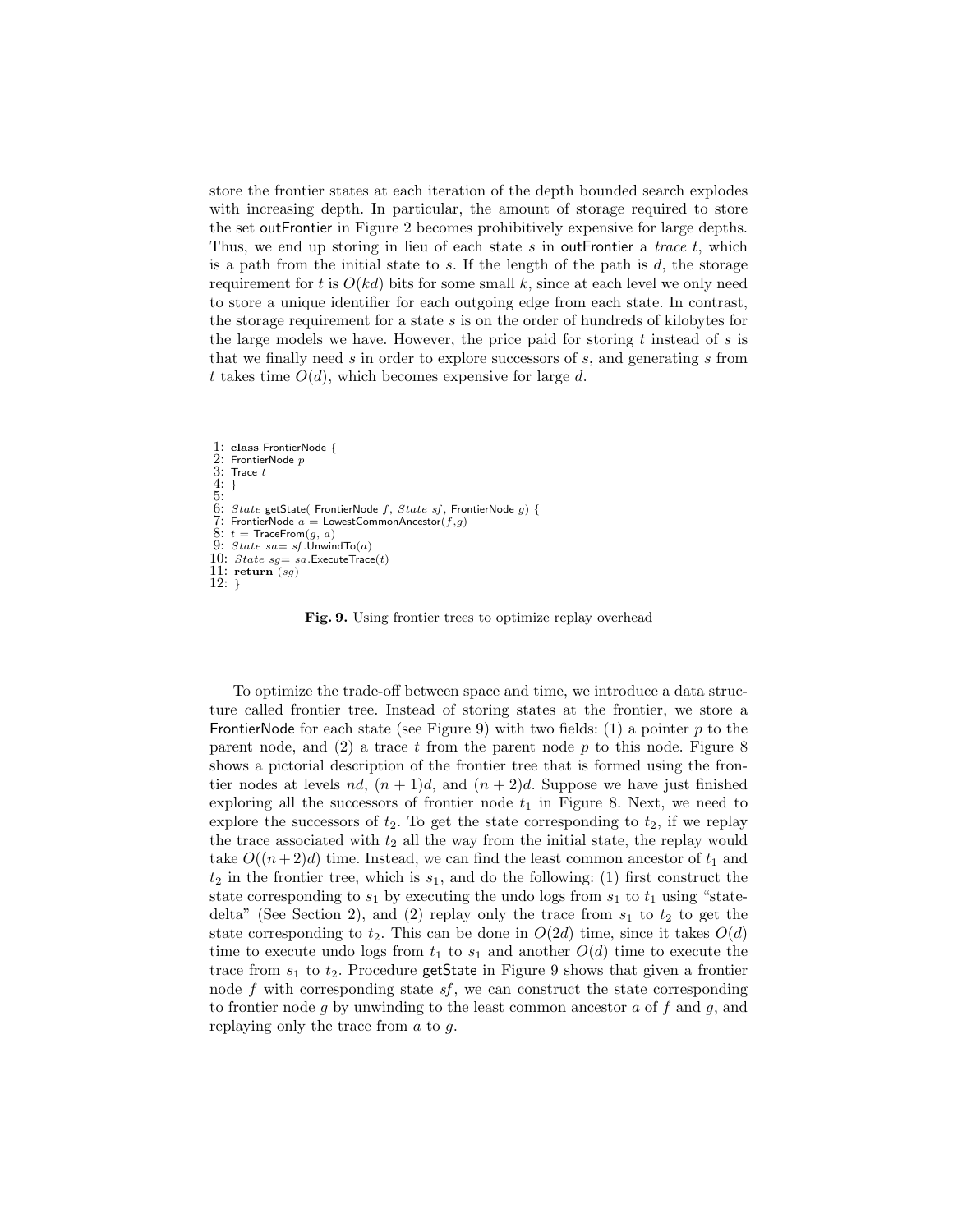As shown by our empirical results in Section 5, this greatly reduces the overhead of replay, and hence the overall execution time of the iterative depth bounded search.

### 5 Empirical Results

We have implemented both the optimized iterative depth bouding DFS algorithm (Figure 6, Section 4) as well as the frontier tree optimization (Section 4) in the Zing model checker [1, 2]. We evaluate the effectiveness of these optimizations below.

The primary motivation for the the algorithms described in this paper was to help with the design of the USB stack in the Windows operating system. These models of the USB stack have very large state spaces with very large depths, and we have not been able to explore all the states of this model. Thus, we do not even know the total number of states or depth of the state space of these models. However, even by exploring all states within fixed depth bounds, we have been able to find and fix over 300 bugs in the design of the USB stack. Several of the bugs were only discovered at depths greater than 1000. Every time the USB designers run the model checker, they fix a time budget(say a few hours or a few days), and they want to explore all states of these models for as large a depth bound as possible within this time budget, to get high confidence in their design.

|       | Time    |                 |                       |                    | Distinct States Explored Maximum Depth Explored Peak Memory Usage |      |          |       |      |
|-------|---------|-----------------|-----------------------|--------------------|-------------------------------------------------------------------|------|----------|-------|------|
| Model | budget  | Unopt           | Opt                   | Increase Unopt Opt |                                                                   |      | Increase | Unopt | Opt  |
|       | (hh:mm) |                 |                       | (%)                |                                                                   |      | (%)      | (MB)  | (MB) |
| ISM   | 2:30    | 5933009 7499284 |                       | $26.4\%$           | 975                                                               | 1025 | $5.1\%$  | 1644  | 1712 |
| PSM30 | 3:30    |                 | 499074 1461939 192.9% |                    | 2750                                                              | 3400 | 23.6%    | 1201  | 1341 |
| PSM20 | 5:30    |                 | 859004 2232549 159.9% |                    | 2500                                                              | 2800 | $12\%$   | 767   | 872  |
| DSM   | 5:30    | 92305           |                       | 1243204 1246.8%    | 2650                                                              | 4950 | 86.8%    | 1108  | 1127 |

Table 1. States explored and peak memory usage for a fixed time budget

We evaluate the efficacy of our optimizations on models from the USB team. Table 1 shows this data for 4 different models: ISM, PSM30, PSM20 and DSM. In this table "Unopt"refers to the unoptimzied algorithm in Figure 5, but with traces used to represent frontier states (if we use store frontier states in full, we run out of memory for these models), and "Opt" refers to the optimized algorithm in Figure 6, with frontier trees. Thus, the data in Table 1 measures the combined gains due to the depth thresholding and frontier tree optimizations.

The second column in Table 1 shows the amount of time budget given to the optimized and unoptimized algorithms, and the remaining columns compare the number of distinct states and the maximum depth that was completely explored within that time budget. We note that the optimizations enable the model checker to explore more states, and also enable the model checker to explore all the states up to larger depths. Most notably, in the DSM model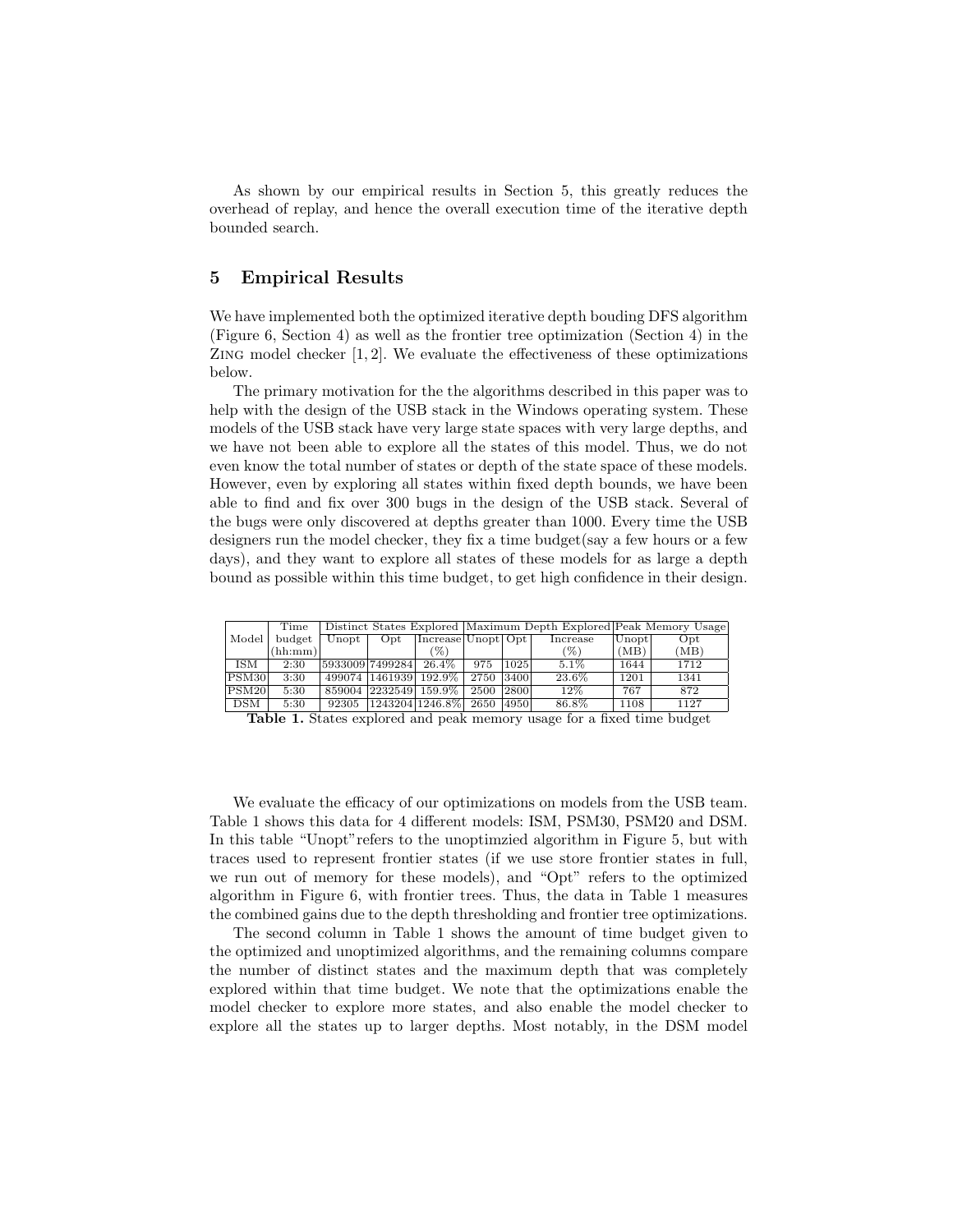the optimizations enable the model checker to explore all states up to a depth of 4950, which is an 86.8% improvement in the depth of states explored, and 1246.8% improvement in the number of states explored. We also note that the optimizations add only a very small memory overhead, as evidenced by the data in the last two columns.

We note that we know of no other method that can explore all reachable states of these models for as large a depth bound as possible within a fixed time and memory budget. Breadth-first search simply runs out of memory for these models since each state in the frontier occupies hundreds of kilobytes.

| Model                  |       | Depth-Cutoff Distinct States | Revisits | Revisits            | Reduction in    |
|------------------------|-------|------------------------------|----------|---------------------|-----------------|
|                        |       | Explored                     | Without  | With                | number of       |
|                        |       |                              |          | Threshold Threshold | revisits $(\%)$ |
| TMCompletionEventFixed | 1000  | 231056                       | 52322    | 24489               | 53.2%           |
| TMHashTableFixed       | 1000  | 3000230                      | 1902332  | 113163              | 99.4%           |
| ISM                    | 1000  | 4924340                      | 24038436 | 23168493            | $3.6\%$         |
| PSM20                  | 2700  | 649886                       | 3834495  | 2205435             | 42.5%           |
| PSM <sub>30</sub>      | 3000  | 145361                       | 3233021  | 1967829             | 39.1%           |
| DSM                    | 6000  | 423348                       | 3133430  | 1822287             | 42%             |
| HSM                    | 16000 | 186899                       | 438923   | 287846              | 34.3%           |

Table 2. Reduction in number of revisits due to thresholding

Next, we measure the effect of the thresholding and frontier tree optimizations separately. First, we measure the reduction in the number of revisits of states due to thresholding. Table 2 compares the number of revisits of states with and without the use of thresholds. The first two models, TMCompletionEvent-Fixed and TMHashTableFixed are models of a distributed transaction manager. The remaining models ISM, PSM20, PSM30, DSM and HSM are all various state machine components of the USB stack. As the results show, thresholding reduces the number of states that are revisited, without compromising on the soundness. The reduction in the number of revisits is model dependent. In most models, the optimized algorithm reduces the number of revisits by 35-42%. We found two extreme cases —in one model (ISM) the reduction in the number of revisits is only 3% and in another model (TMHashTableFixed) the reduction is 99.4%. We have empirically verified that the number of distinct states explored by the algorithms with and without thresholds, thereby providing empirical confirmation of Theorem 2.

Even though thresholds reduce the number of revisits, the number of revisits even after using thresholds is still larger than the number of distinct states visited, indicating that further work is needed to reduce the number of revisits even more.

Finally, we measure the gains due to frontier trees. We fix a large depth bound for these models with a depth increment of 100, and measure how long it takes to explore all the states within the depth bound with and without frontier trees. Table 3 shows the execution times from this measurement. We also show the time spent by the model checker in the getState method (see Figure 9). The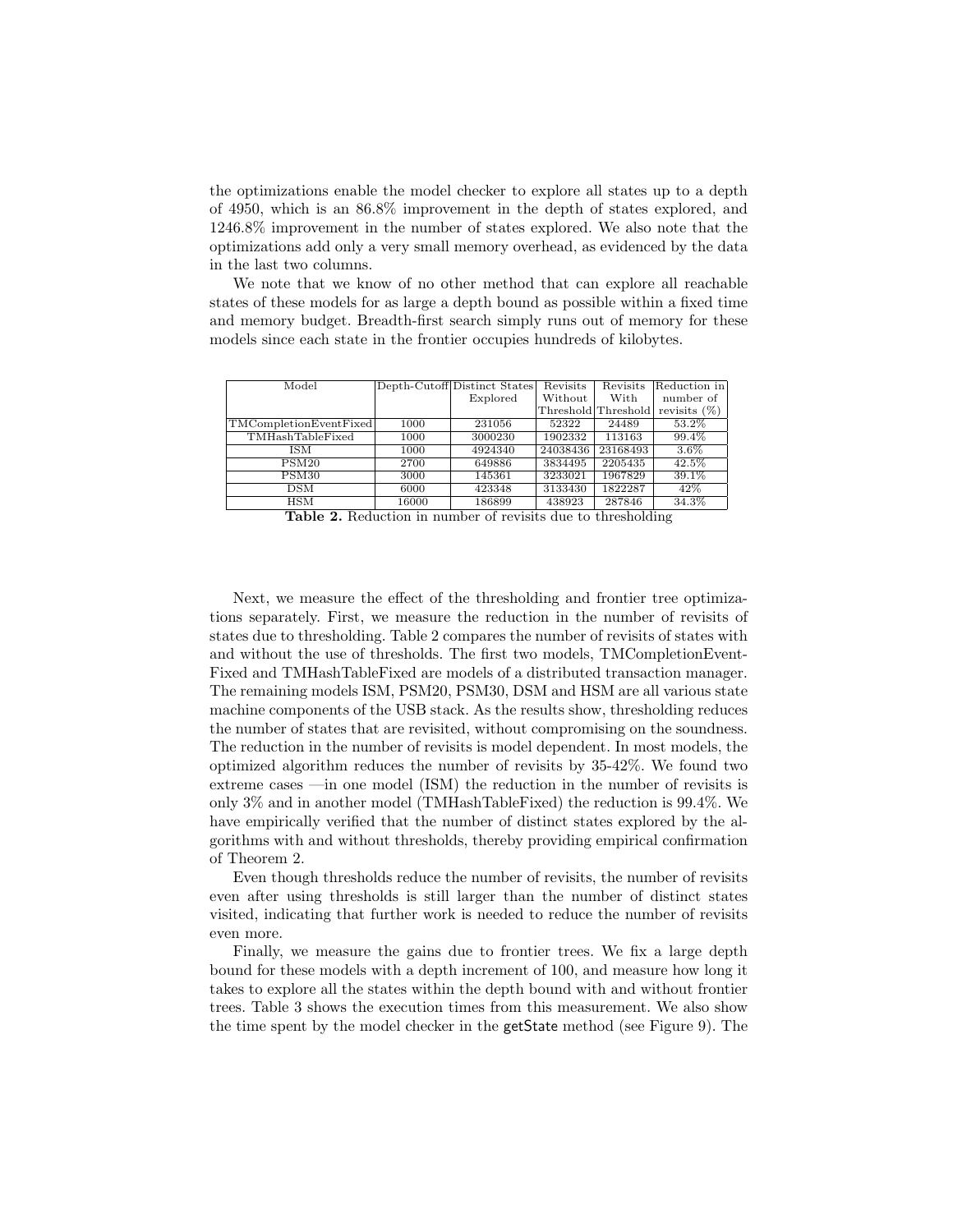|            |       |          | Without Frontier-Tree With Frontier-Tree            |                        | Reduction in |             |
|------------|-------|----------|-----------------------------------------------------|------------------------|--------------|-------------|
|            |       |          | Model Depth Execution getState()                    | Execution   getState() |              | execution   |
|            |       |          | $Time(sec.)   Time(sec.)   Time(sec.)   Time(sec.)$ |                        |              | time $(\%)$ |
| <b>ISM</b> | 1000  | 3006.021 | 621.5066                                            | 2430.9                 | 64.135       | 19.1%       |
| PSM20      | 2700  | 7411.6   | 4183.8                                              | 3033.727               | 284.093      | 59.1%       |
| PSM30      | 2700  | 1674.7   | 951.36                                              | 704.96                 | 115.36       | 57.9%       |
| <b>DSM</b> | 6000  | 15023.77 | 9695.36                                             | 4391.64                | 535.506      | 70.8%       |
| <b>HSM</b> | 16000 | 6529.723 | 4579.131                                            | 1113.81                | 364.66       | 82.9%       |

Table 3. Time to explore a fixed depth with and without frontier tree

results both establish that (1) the time required to replay traces to generate full states for the frontier is a significant fraction of the total execution time, and (2) the frontier tree optimization greatly reduces the reply overhead.

### 6 Related Work

The use of fingerprints to save storage in model checkers was first introduced by Holzmann who called it "bit-state hashing" [13]. Holzmann's SPIN model checker also supports bounded depth first search, but it does not attempt to optimize the number of revisits or the replay overhead, which are the main contributions of our work.

The use of traces instead of states to space has been observed before in software model checking. In particular, Verisoft [9] is a stateless model checker, which only remembers traces of states to save space, and works essentially by replaying traces from the initial state. The use of "state delta" or undo logs to store only differences between states on the DFS stack has been explored before in several model checkers such as CMC [17], JPF [10] and Zing [2]. Frontier trees combine the use of traces and undo logs to greatly reduce the replay overhead during iterative depth bounded DFS.

While at first glance, our approach to depth-bounding looks similar to the iterative deepening algorithms such as IDA\* [16], there are significant differences. The approach presented in [16] and other related work primarily aims to reduce the number of states visited while arriving at an optimal solution. In contrast, the work presented in this paper aims to reduced the number of revisits to a given state, while ensuring that every state which is reachable, given the depth bound, is indeed explored. Also, the algorithms along the lines of the algorithm presented in  $[16]$  require the use of a heuristic *cost-function* f with some characteristics: specifically, that f never overestimate the true cost of exploring a given path and that f have some monotonicity properties. In our context, since a bug can manifest anywhere, the use of such monotonic cost metrics is not feasible.

### 7 Conclusion

We presented algorithms to systematically bound the depth of the state spaces explored by explicit-state model checkers. Since explicit-state space model checkers use DFS for space efficiency, depth bounding is non-trivial to do correctly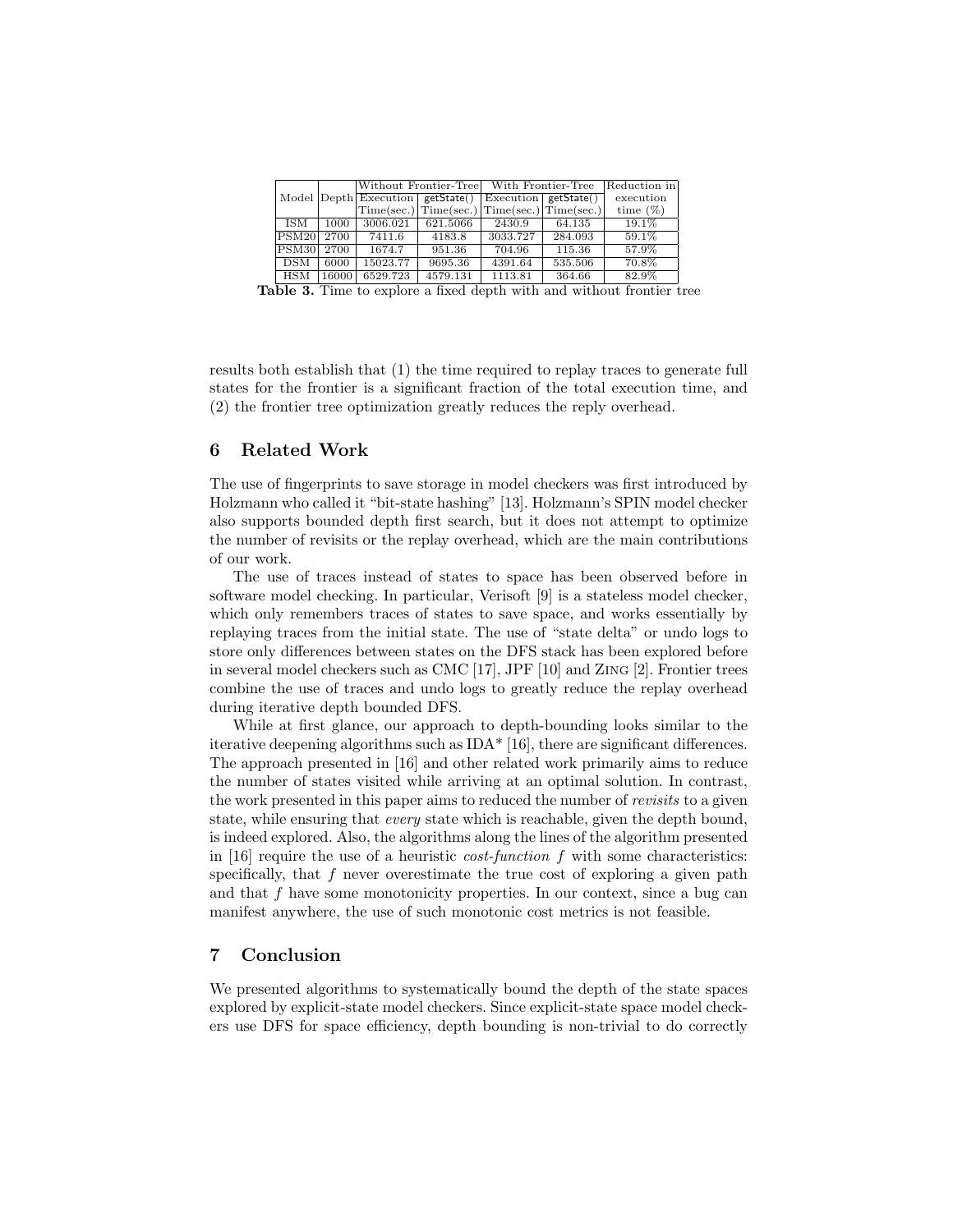and efficiently. In particular, we presented a bounding algorithm to greatly avoid the number of revisits of states, and a new data structure called Frontier Tree to optimize the replay overhead during iterative depth bounding. Our depthbounded model checker has been used by product groups inside Microsoft to successfully find several hundred bugs in large real-world models, and the use of depth bounding was crucial in these applications.

Though we focus on checking safety properties, our techniques can be adapted to check liveness properties as well. Let  $\Theta$  be the set of all states of a model that are reachable from the initial state. Let  $\Theta_d \subseteq \Theta$  be the set of all states that can be reached from the initial state at a depth of d or less. Let  $\Gamma \subseteq \Theta$  be a set of Büchi states. Our algorithms can be adapted to look for all lassos which consist of a "stem" from an initial state to a state  $S \in \Gamma$  and a cycle back to S such that all states in the lasso are reachable within a distance d from the initial state. In particular, consider the nested depth-first algorithm of Corcoubetis, Vardi, Wolper and Yannakakis [7]. Given a depth bound  $d$ , we can first compute  $\Theta_d$  using the techniques given in Section 3 and Section 4. Then, we can restrict the search in both phases of the nested DFS algorithm to remain within  $\Theta_d$ . This can be proved to search for all lassos such that all states in the lasso are reachable within a distance d from the initial state.

Currently, we are working on parallelizing the depth bounded model checker in both multicores and clusters of workstations. We plan to present these results in a future paper.

Acknowledgment. We thank Randy Aull, Tom Ball, Vivek Gupta, Vlad Levin, Aditya Nori and Shaz Qadeer for helpful discussions.

### References

- 1. T. Andrews, S. Qadeer, S. K. Rajamani, J. Rehof, and Y. Xie. Zing: A model checker for concurrent software. In CAV 2004: Computer Aided Verification, LNCS 3114, pages 484–487. Springer-Verlag, 2004.
- 2. T. Andrews, S. Qadeer, S. K. Rajamani, J. Rehof, and Y. Xie. Zing: Exploiting program structure for model checking concurrent software. In CONCUR 2004: Concurrency Theory, LNCS 3170, pages 1–15. Springer-Verlag, 2004.
- 3. T. Ball and S. K. Rajamani. The SLAM Project: Debugging system software via static analysis. In POPL 02: Principles of Programming Languages, pages 1–3. ACM, January 2002.
- 4. J. R. Burch, E. M. Clarke, K. L. McMillan, D. L. Dill, and L. J. Hwang. Symbolic model checking:  $10^{20}$  states and beyond. In *LICS 90: Logic in Computer Science*, pages 428–439, 1990.
- 5. E. M. Clarke, A. Biere, R. Raimi, and Y. Zhu. Bounded model checking using satisfiability solving. Formal Methods in System Design, 19(1):7–34, 2001.
- 6. E. M. Clarke, O. Grumberg, S. Jha, Y. Lu, and H. Veith. Counterexample-guided abstraction refinement. In CAV 00: Computer-Aided Verification, LNCS 1855, pages 154–169. Springer-Verlag, 2000.
- 7. C. Courcoubetis, M. Y. Vardi, P. Wolper, and M. Yannakakis. Memory efficient algorithms for the verification of temporal properties. In CAV 90: Computer Aided Verification, LNCS 531, pages 233–242. Springer-Verlag, 1990.